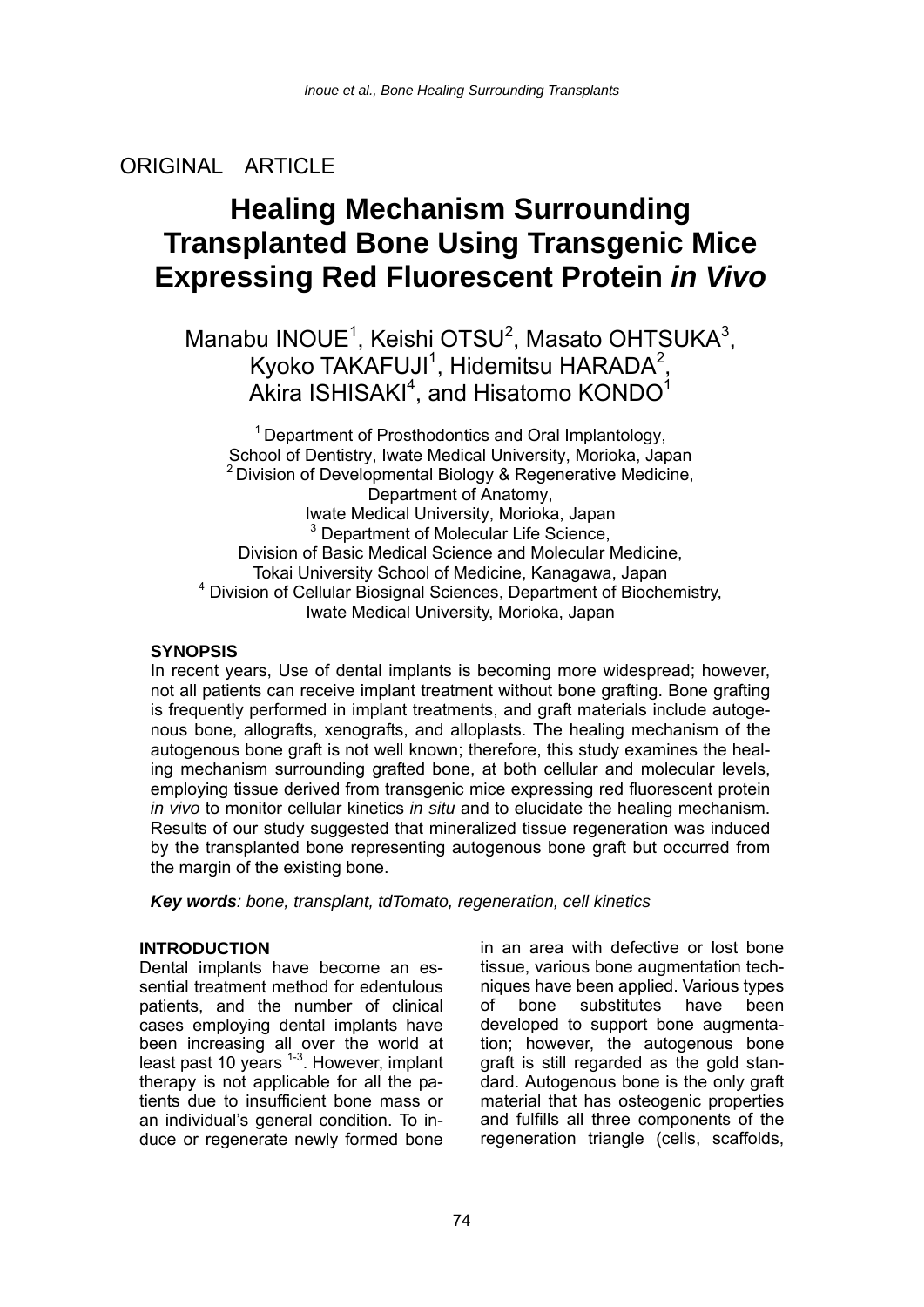and growth factors). Although autogenous bone grafts have several obvious disadvantages including post-operative morbidity and limited harvest sites, autogenous bone is believed to be more advantageous than other graft materials, such as allograft, xenografts, and alloplasts, because there is no risk of disease transmission, a short replacement time by newly formed bone, and a lower material cost<sup>4</sup>.

Unfortunately, the healing mechanism of autogenous bone grafts is not well known. Several reports indicate that autogenous bone contains osteogenic cells, which are osteoblasts, osteoclasts, and osteocytes, and those cells could migrate and make bone bridge between original bone and grafted bone <sup>5</sup>. Another report describes osteoblastic cells leaving a bone piece and those cells proliferated and expressed osteoblastic phenotypes in organ cultures <sup>6</sup> . Nyan *et al*. also reported in situ bone regeneration therapy in which osteoconductive scaffolds combined with bioactive molecules might stimulate the local host cells to upregulate osteoblastic differentiation and subsequent bone formation  $<sup>7</sup>$ .</sup>

Although many studies have been conducted to determine the healing mechanism of autogenous bone grafts, cellular or molecular mechanisms of multiple types of cells behaving around grafted bone remains unclear. Specifically, there are no reports describing which cell growing at the bone contact surface are derived from existing bone or grafted bone. In this study, we investigated the healing mechanisms surrounding grafted bone, at the cellular and molecular levels, employing tissue derived from transgenic mice expressing the red fluorescent protein *in vivo*  that make possible to monitor the cellular kinetics *in situ*. To our knowledge, this is the first report demonstrating the cellular dynamics of grafted bone replaced with bone resorption, rather than growth with cell proliferation.

#### **MATERIALS AND METHODS**  *1. Laboratory animals*

This study was approved by the Animal Studies Committee at Iwate Medical University (nos. 27-005; Center for In Vivo Science, Iwate Medical University, Yahaba, Iwate, Japan). Seventeen male nude mice (8 weeks old; BALB/cAJclnu/nu: CLEA Japan Inc., Tokyo, Japan) were used in this study (average weight 26.7 g). Twelve male heterozygote Tandem dimer Tomato (tdTomato mice) were also used. Mice overexpressing modified DsRed fluorescent protein were generated using the PITT method are termed tdTomato mice $^8$ . (Table 1) Animals were maintained at the Iwate Medical University Center for In Vivo Science under appropriate conditions (23˚C; 12-h light/dark cycle; humidity 60 ± 10%) with free access to food (Oriental Yeast Co., ltd., Tokyo, Japan) and water

|                          | Nude | tdTomato |
|--------------------------|------|----------|
| <b>Experiment 1 CTRL</b> | 5    |          |
| Experiment 1 graft group | 5    |          |
| <b>Experiment 2</b>      |      |          |
| Total                    | 17   | 12       |

#### *2. Bone transplant procedures*

Calvarial bone derived from tdTomato mice was transplanted into nude mice using the following procedure. Animals were maintained in general anesthesia with oxygen 5.0 L/min and isoflurane (Forlen®, DS Pharma Animal Health Co., Ltd., Osaka, Japan) 2.5%. Local anesthesia with 2% lidocaine containing 0.0225 mg adrenaline (Dentsply Sirona Inc., Tokyo, Japan) was used. An incision was made at the top of the head. Scalp, subcutaneous soft tissue, and periosteum were reflected to expose the parietal bones. Bone defects with 4-mm diameters were created at the parietal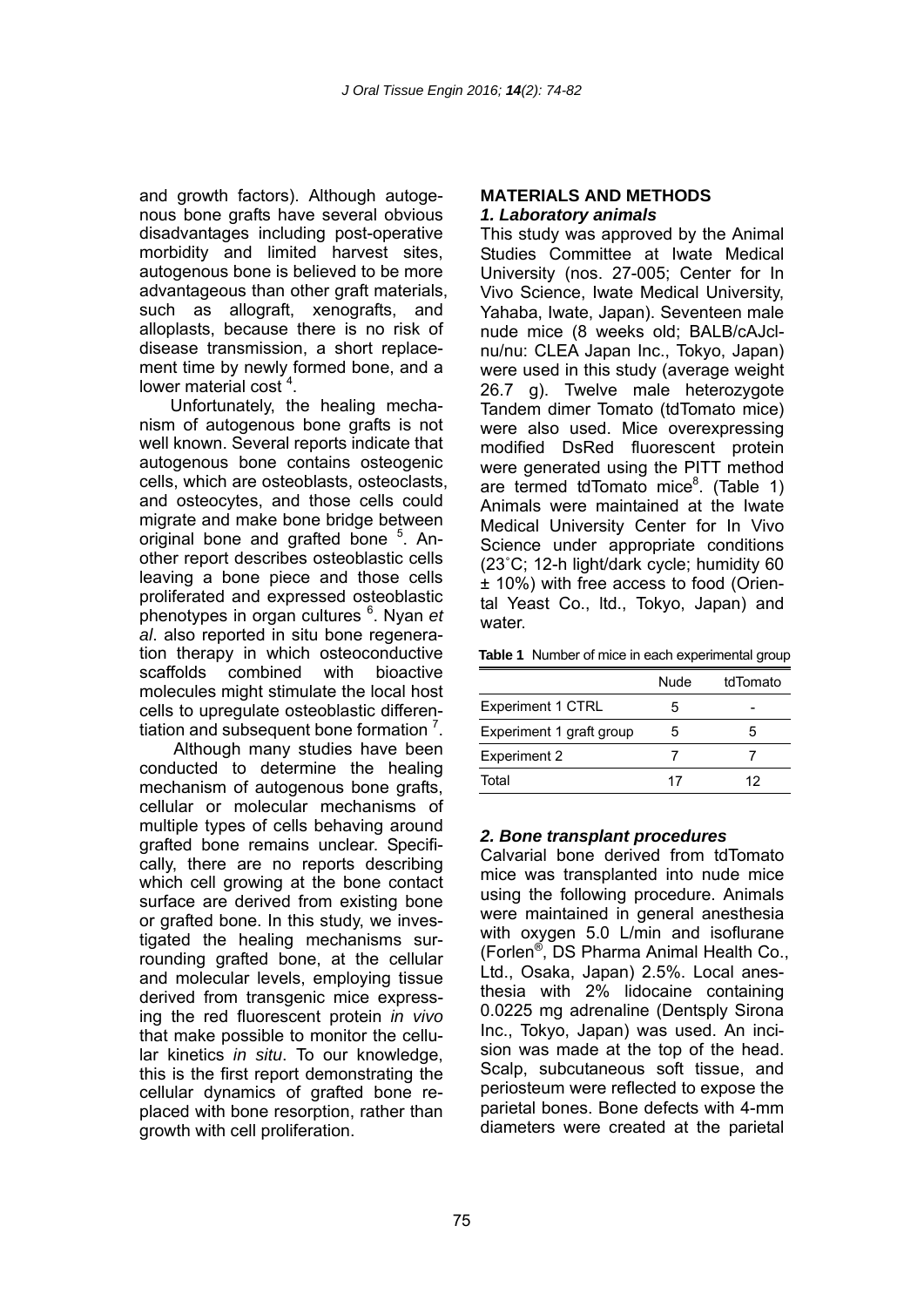bones of 10 nude mice with a 4-mm diameter trephine bur. Simultaneously, five tdTomato mice were sacrificed using carbon dioxide. After the dorsal aspect of the cranium was shaved, parietal bones from tdTomato mice were harvested using the 4-mm diameter trephine bur and transplanted into the calvarial bone defects (Experiment 1). One another transplantation was performed. Four-mm diameter bone plates were harvested from seven tdTomato mice in the same method as described above, and transplanted on the center of calvariae of seven nude mice (Experiment 2). Postoperatively, the periosteum was carefully repositioned and sutured with 5-0 nylon strings (Softretch, GC Tokyo, Japan).

#### *3. Radiological analyses*

X-ray micro focus CT scans for nude mice calvarial defects and transplanted calvaria tissue derived from tdTomato mice were performed under general anesthesia with oxygen at 5.0 L / min and isoflurane (Forlen®, DS Pharma Animal Health Co., Ltd.) 2.5% at 2, 4, 6, 8, and 20 weeks after surgery. X-ray micro focus CT scans were performed at 24 weeks after surgery on sacrificed animals (Experiment 1). The same scans were performed for nude mice calvariae with onlay grafted cranium tissue derived from tdTomato mice at 2, 4, 6, and 8 weeks after surgery. The same X-ray micro focus CT was performed at 16 weeks on sacrificed mice (Experiment 2). Three-dimensional X-ray images were reconstituted from Vextus Factor compiled storage file (VFF) data obtained from the CT scans, using a micro-CT scanner (eXplore Locus; GE Healthcare Bio-Sciences, Inc., Tokyo, Japan) and threedimensional analysis software (MicroView Version 2.2, GE Healthcare Bio-Science Inc., Tokyo. Japan).

#### *4. Fluorescence imaging*

Fluorescence imaging was performed just prior to X-ray micro focus CT scanning. Living transplanted tdTomato cranium tissues were detected by their red color using a fluorescence image evaluation system (IVIS<sup>®</sup> Lumina Imaging System, PerkinElmer Inc., Waltham, USA). Subsequent image analysis was conducted to quantify the area of red fluorescence, indicating vital tissue, with a computer-based image analyzing software (Image J, NIH). The results are described in relative values to the area of the original tdTomato bone grafts before transplantation (4 mm diameter circle). Data were analyzed by Dunnett's post hoc tests.

#### *5. Histological Observation*

At 8 and 16 weeks after onlay bone grafting on the calvariae of nude mice or at 24 weeks after bone grafting on calvaria bone defects, animals were sacrificed by  $CO<sub>2</sub>$  asphyxiation. The calvariae were harvested and undecalcified, fresh-frozen samples were sectioned employing Kawamoto's film method <sup>9</sup>. Immunostainings for osteoblast differentiation markers were performed as previously described  $10$ . Briefly, after adding blocking serum, specimens were incubated with primary antibodies [Mouse Osteopontin/OPN Antibody R&D Systems, Anti-Osteocalcin Antibody (C-Terminus) LS-C42094, LSBio] at room temperature for three hours. After washing with PBS, specimens were incubated with a secondary antibody, Alexa Fluor 488 (Thermo Fisher SCIEN-TIFIC, Yokohama, Japan). Specimens were observed using a BX51 microscope (Olympus, Tokyo, Japan). Control specimens were incubated directly with secondary antibodies in the absence of primary antibodies and processed as described above. No significant positive immunoreactivity was found in the controls.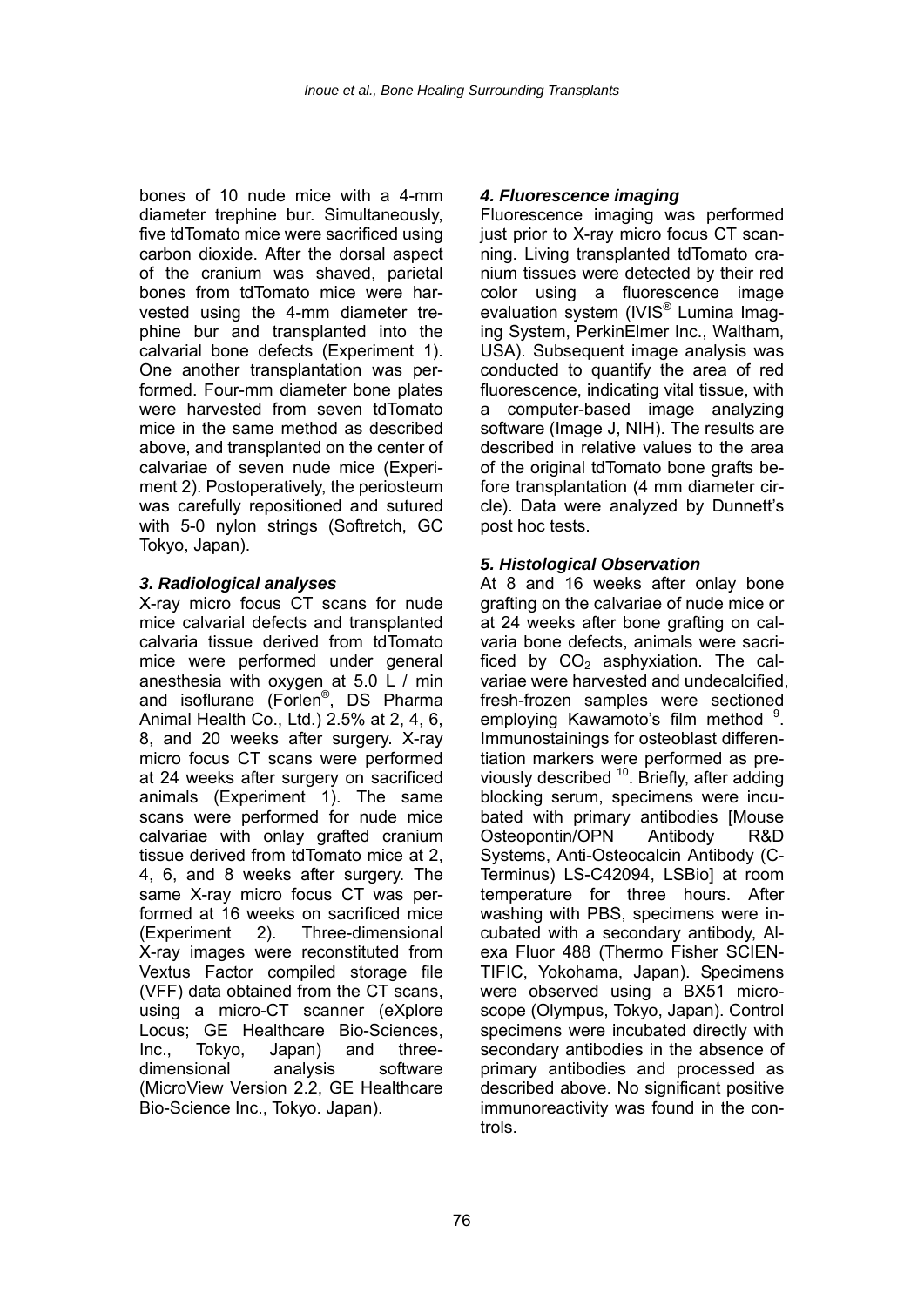

**Figure 1** Micro-CT images of calvarial bone defect (A) (a-2w, b-6w, c-24w) control, (d-2w, e-6w, f-24w) bone grafting. In vivo fluorescence image of calvaria (B) (a-2w, b-6w, c-24w). The fluorescence bone area is quantified (C). Bars and error bars represent means+SE.  $n = 3$  in all groups.



**Figure 2** Micro-CT images of sagittal section of calvarial defect (A) 24 weeks after surgery. Arrow heads represent bone interface with implanted bone. Fluorescent images of bone graft in calvarial defects 24 weeks after transplantation, tdTomato fluorescence (A and D), nucleus stain with DAPI (B and E), and merged images (C and F). Arrows represent the bone boundary and arrow heads represent new bone. Scale bar, 200 μm in (A and D).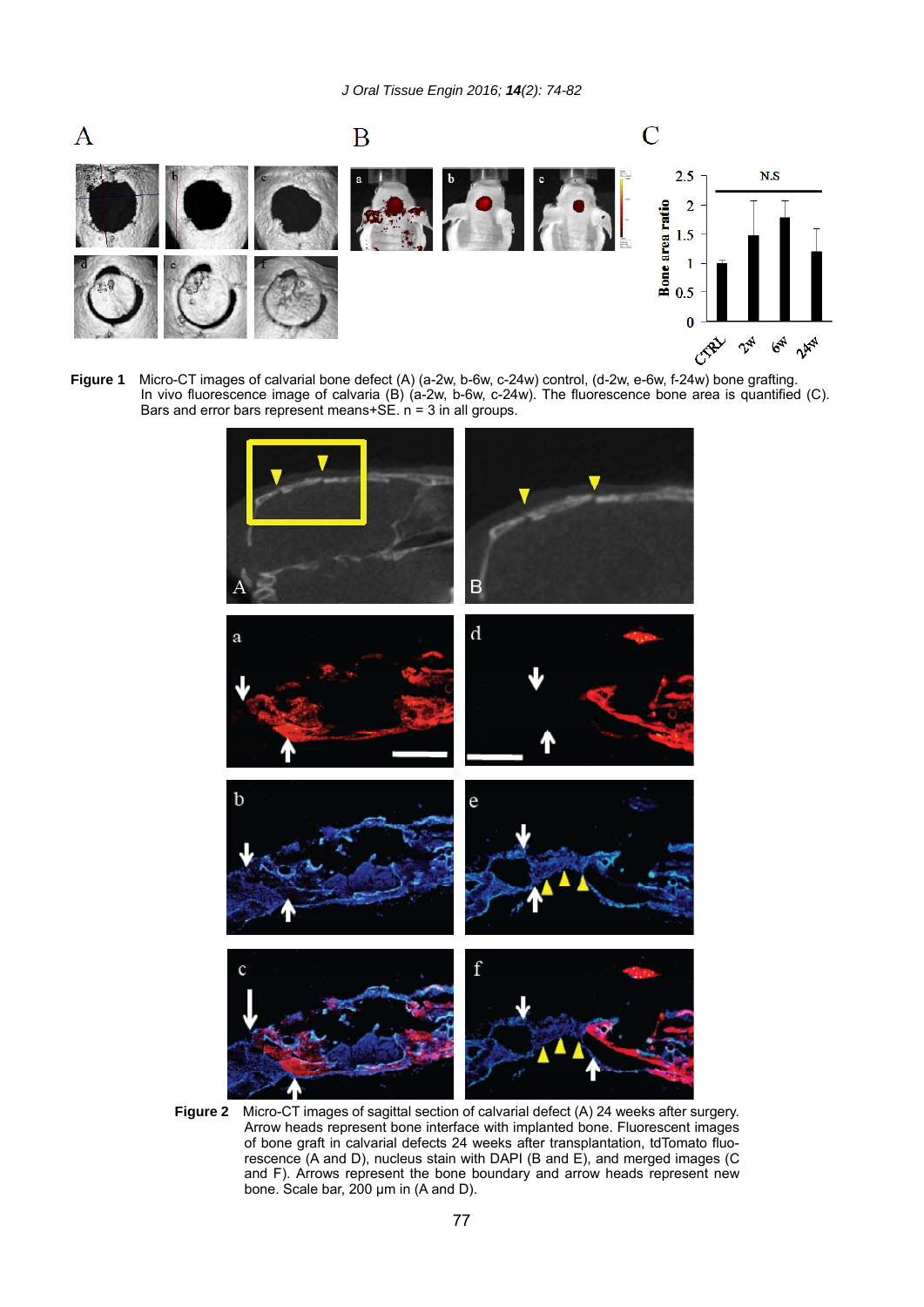#### **RESULTS**

### *1. Bone transplant into calvarial bone defect (Experiment 1)*

*Radiological observation*  Two weeks after the bone transplantation in the control and experimental groups, the morphology of the bone defect was sharp and rough, but bone regeneration was not observed (Figure 1Aa, Ad). Six weeks after bone grafting in both the control and experimental groups, the marginal morphology of bone defects became rounded (Figure 1Ab, Ae). Little bone regeneration was observed in the control group. The shape of the defect was almost identical to the shape just after the grafting (Figure 1Ab). In the experimental group, there was no obvious bone regeneration at the marginal existing bone in the defect at six weeks. However, at a few points between transplanted bone and existing bone, calcified tissue-like new bone formation was detected (Figure 1Ae). At 24 weeks after bone grafting in the control group, the morphology of the margin in the defect area was considerably more rounded compared than after 2 weeks, but no large change was observed in the diameter of the defect (Figure 1Ac). In contrast, in the experimental group at 24 weeks, the bone defect between transplanted bone and existing bone was filled with newly formed bone at many points (Figure 1Af).

#### *Fluorescence imaging observation*

The red fluorescence was detected by an IVIS*®* Lumina Imaging System (Xenogen Co.) in all transplanted tissue derived from the tdTomato mice. The fluorescence signals showed the maximum value at 6 weeks. The relative intestinal fluorescence signals tended to decrease after 6 weeks, and the fluorescence signals were sustained until 24 weeks. However, there was no significant difference of the area of the red

fluorescence between those time points (Figure 2B, C).

#### *Histological evaluation*

Red fluorescent cells derived from tdTomato mice were observed only in transplanted bone, and no red fluorescent cell infiltration was observed in the existing bone of nude mice (Figure 2c). Between the transplanted and existing bone, tissue regeneration showing no red signal was observed (Figure 2f).

#### *2. Onlay transplantation to calvaria bone (Experiment 2)*

Experiment 1 revealed that bony tissue regeneration occurred from the contact margin of transplanted and existing bone, in which newly formed tissue dynamically remodeled. To analyze this in further detail, onlay grafting was carried out to increase the contact area.

#### *Radiological observation*

Two weeks after surgery, the morphology of the transplanted bone margin was sharp and the bone boundary was clear (Figure 3Aa). Four weeks after the surgery, the marginal morphology of the transplanted bone became rounded. Bone-to-bone contact seemed to be established with remodeling (Figure 3Ab). Sixteen weeks after surgery, the transplanted bone margin was considerably more rounded compared to the shape at two weeks, and an area of new, bone-like tissue was formed (Figure 3Ac).

#### *Fluorescence imaging observation*

The red fluorescence was observed in all transplanted bones until 16 weeks after transplantation, while the fluorescence signals were significantly weaker at 16 weeks (Figure 3B, C).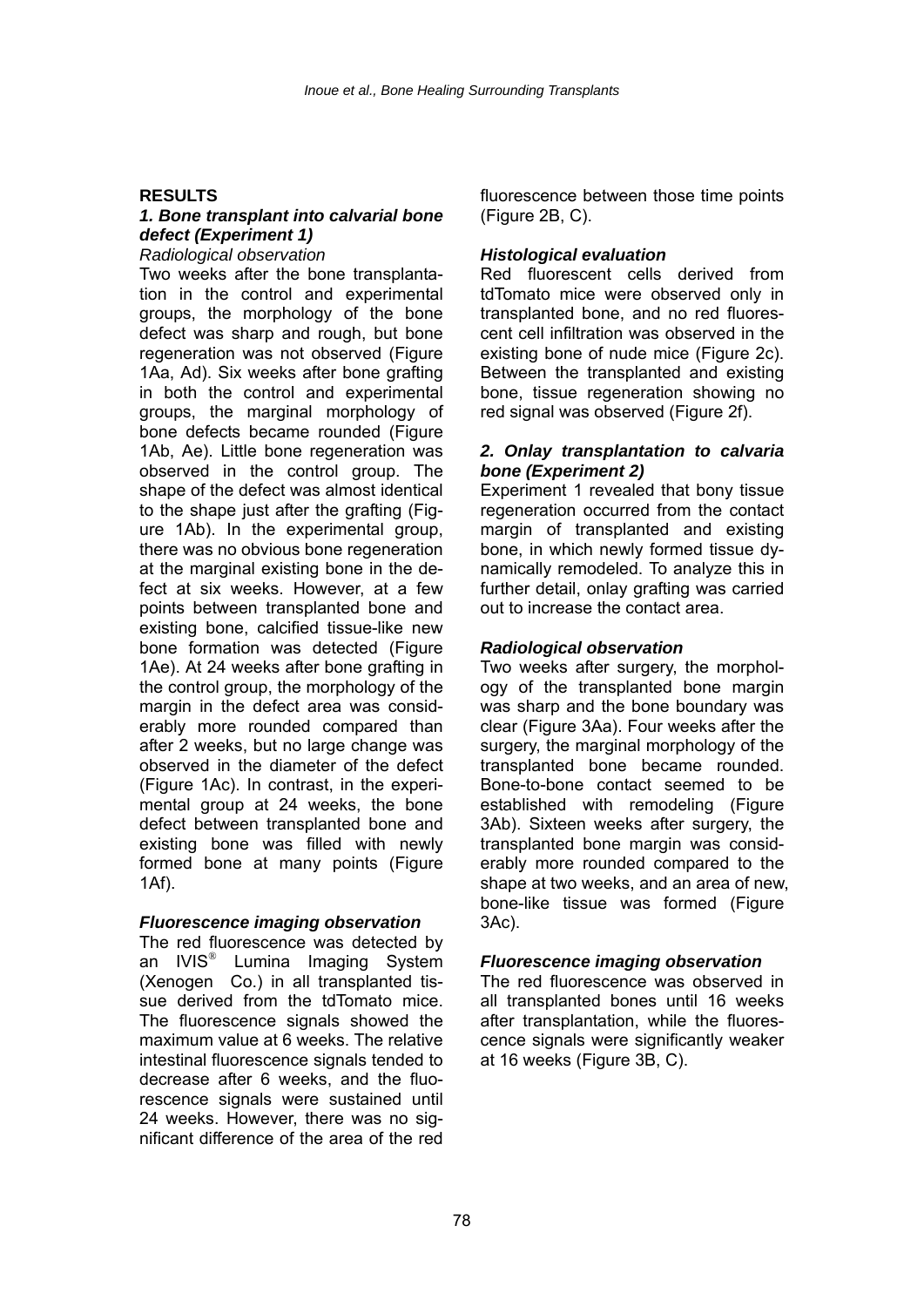

 $* < 0.05$ 

**Figure 3** Micro-CT images of bone on the center of calvaria at (A) (a-2w, b-4w, c-16w) bone grafting. In vivo fluorescence image of calvaria at B is representing of (a-2w, b-4w, c-16w). The fluorescence bone area was measured (C) . Bars and error bars represent means and SE, respectively.  $n = 3$  in all groups. ( $P < 0.05$ )







**Figure 4** Micro-CT images of bone on the center of calvariae (A) and (B). Sagittal sections of the implanted bones 16 weeks after surgery. Arrow heads represent bone interface with implanted bone. Fluorescent images of bone graft on calvarial bones 16 weeks after transplantation, tdTomato fluorescence (C), nucleus stain with DAPI (D), and merged image (E). Arrows represent the bone boundary. Scale bar, 500 μm in (C).





**Figure 5** A is an image of hematoxylin/eosin staining. Expression of osteopontin (B) and osteocalcin (C) at the transplantation site. Arrows represent the bone boundary. Scale bar, 1000 μm in A and 500 μm in B.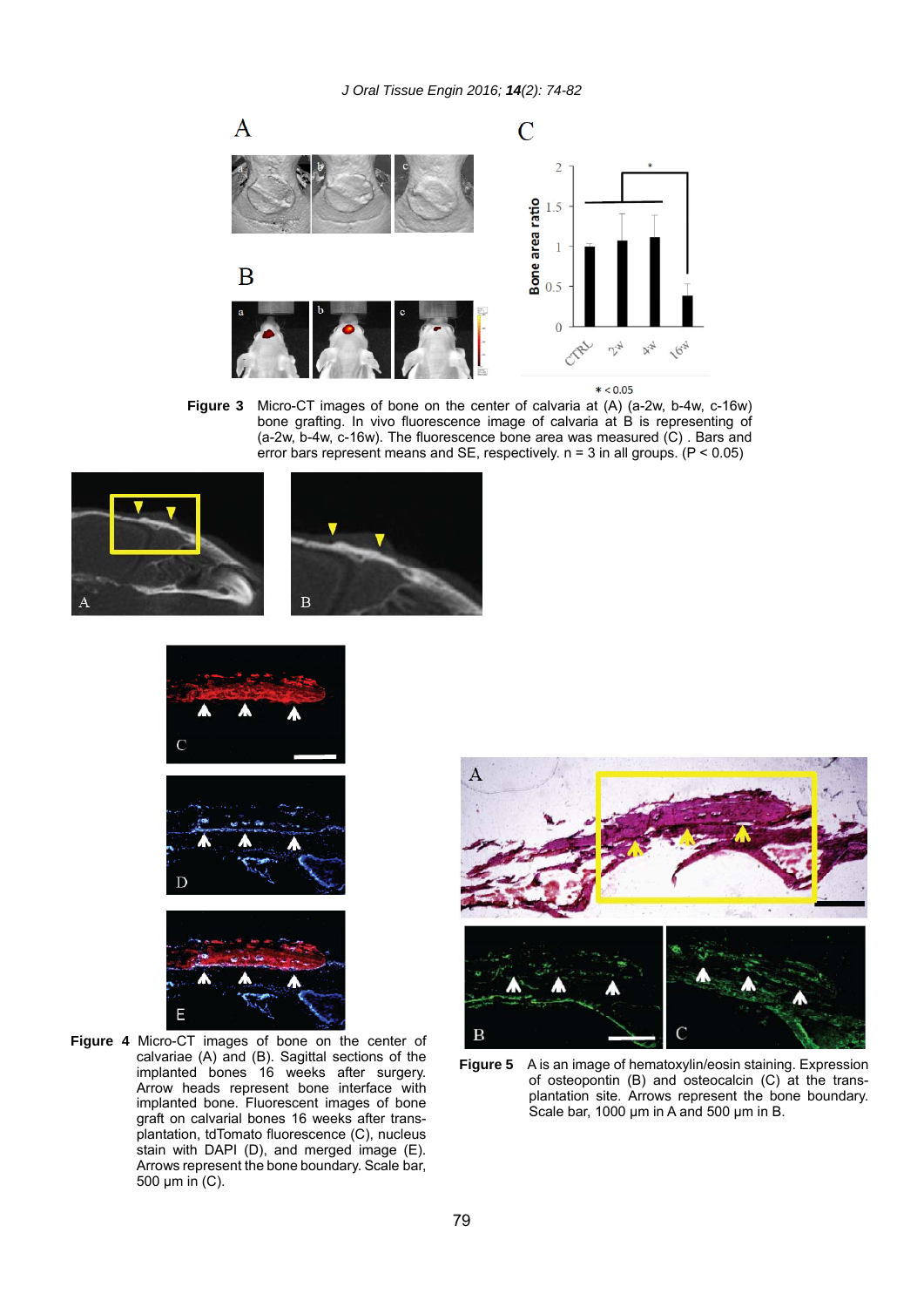#### *Histological evaluation*

Cells showing red fluorescent reaction indicated transplanted cells, and these did not spread into areas of existing bone (Figure 4C). The blue color indicated the area of both existing cells and transplanted cells (Figure 4D). Cells showing both blue and red colors were cells derived from transplanted bone while cells showing blue color only were original existing bone (Figure 4E). Strong expression of osteopontin (OPN) and osteocalcin (OC) was detected in the cortical area of both transplanted and existing bone. (Figure 5B, 5C)

### **DISCUSSION**

Recently, live imaging strategies using fluorescent proteins, such as GFP or DS Red, have been employed to monitor cells and molecular kinetics 11-14. tdTomato provides a useful alternative to enhanced green fluorescent protein (eGFP) for performing simultaneous detection of fluorescent proteins in histological sections together with fluorescence immunohistochemistry 15. Thus, tdTomato is a useful tool for tracking cellular or molecular kinetics in medical and pharmaceutical research <sup>16</sup>. However, tdTomato has not yet been employed for cell kinetic analysis in hard tissue research.

Dental implant therapy has become an essential treatment method for edentulous patients, and bone augmentation techniques including autogenous bone grafting are frequently applied to place the dental on severely atrophic jaw bones. Autogenous bone graft is regarded as the gold standard and there are many reports of histological observations surrounding grafted autogenous bones and bone substitutes 4 . However, detailed cell kinetics surrounding the transplanted bones or bone substitutes has not been reported. In this study, the hyper red fluorescent expression of cells of tdTomato mice was used to follow the movement of cells derived from transplanted bone, and cellular kinetics was demonstrated.

IVIS® Lumina Imaging for nude mice calvaria bone defects (Experiment 1) showed that transplanted bone derived from tdTomato mice emitted intense red fluorescent signals for 24 weeks. Those results suggested that transplanted calvaria tissue can be alive for 24 weeks. In the case of onlay grafting (Experiment 2), transplanted bone derived from tdTomato mice emitted intense red fluorescent signals for four weeks and then those fluorescent signals gradually became weaker, suggesting phagocytosis and replacement by cells derived from existing tissue, resulting in the decrease in red fluorescence emittance.

Red fluorescent cells derived from tdTomato mice were detected only in transplanted bone, and no red fluorescent cell infiltration to the existing bone of nude mice was observed in either in Experiment 1 or 2. In contrast, clear existing cell infiltration into transplanted bone was observed in Experiment 1. Those results suggested that transplanted bone might not have osteogenic abilities, even though autogenous bone graft has been regarded as the gold standard $17,18$ . Moreover, during tissue regeneration, no red fluorescent signals were detected in the initially empty space between the transplanted bone and the existing bone, indicating that newly formed bone-like tissue was regenerated from the existing bone, but not transplanted bone. Consequently, autogenous bone might not have osteogenic abilities either, which was demonstrated by the transplanted calvaria in this study.

In contrast, no bone regeneration was confirmed in the control group in which calvaria transplantation was not carried out. This fact confirmed that the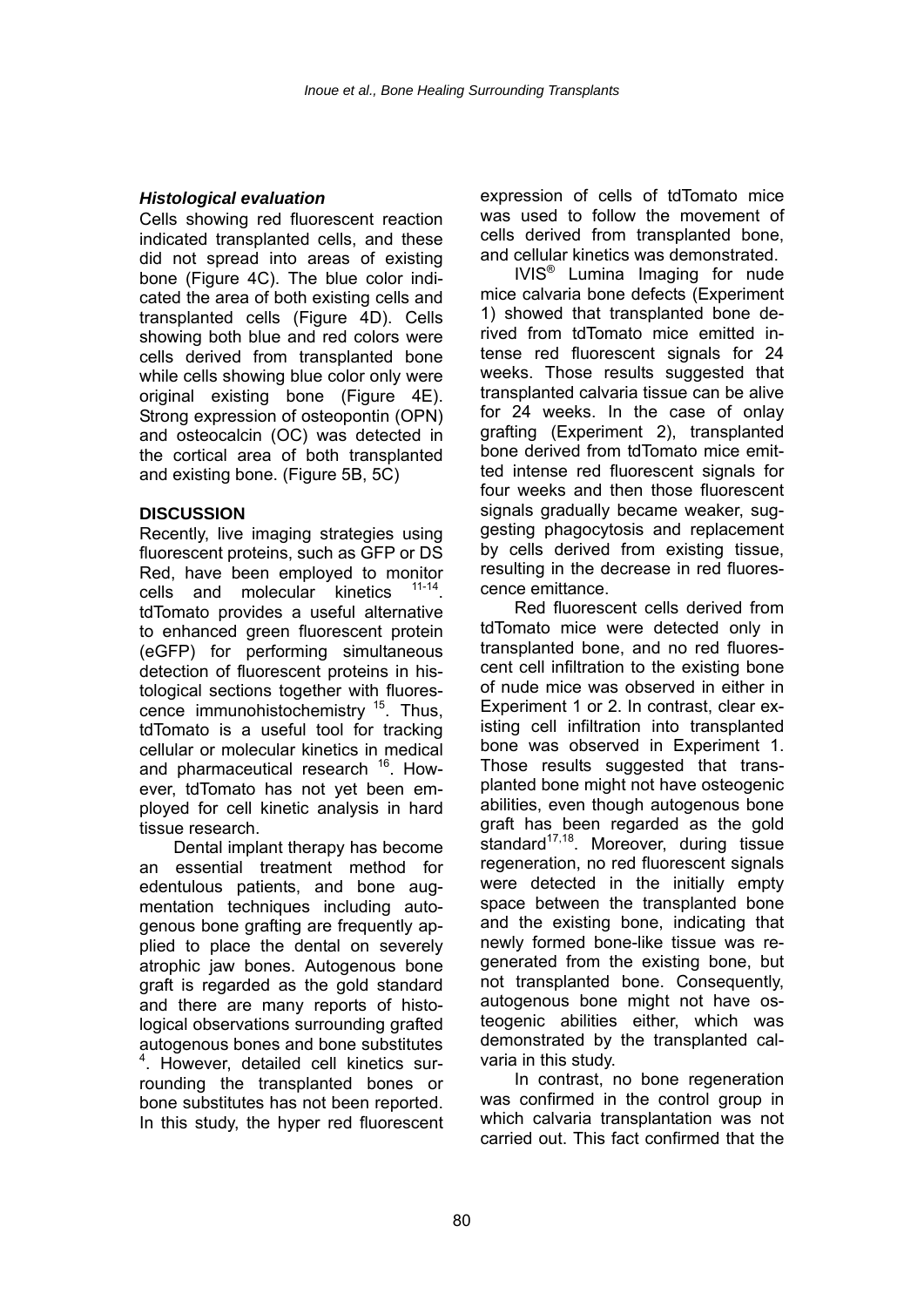transplanted bone was required to induce calcified tissue regeneration. Both OPN and OC expression were detected in transplanted bone. OPN is an early marker for osteoblast differentiation and OC is a terminal differentiation marker that expressed by mature osteoblasts $19-22$ . Thus, autogenous bone, represented by transplanted tdTomato calvaria, could provide proper remodeling circumstances, induce bone related regenerative cells, and could be replaced by cells derived from existing bone.

#### **CONCLUSION**

Positive red fluorescent signals and the expression of OPN and OC in transplanted bone after 24 weeks indicated that cells derived from transplants were alive and remodeled by themselves. Moreover, immunohistochemical observation of frozen undecalcified sections demonstrated that cells in the transplant could be replaced by cells derived from existing bone, suggesting that mineralized tissue regeneration was induced by the transplanted bone representing autogenous bone graft and occurred from the margin of the existing bone.

#### **ACKNOWLEDGMENTS**

We would like to thank Drs. Naoyuki Chosa and Seiko Kyakumoto for their helpful advice. This work was supported by JSPS KAKENHI Grant Numbers JP23592864 and JP26462932.

#### **REFERENCES**

- 1) Adell R, Eriksson B, Lekholm U, Brånemark PI, Jemt T. Long-term follow-up study of osseointegrated implants in the treatment of totally edentulous jaws. Int J Oral Maxillofac Implants 1990; 5: 347-359.
- 2) Buser D, Mericske-Stern R, Bernard JP, Behneke A, Behneke N, Hirt HP, Belser UC, Lang NP. Long-term evaluation of non-submerged ITI implants. Part 1: 8-year life table analysis of a prospec-

tive multi-center study with 2359 implants. Clin Oral Implants Res 1997; 8: 161-172.

- 3) Brånemark PI, Svensson B, van Steenberghe D. Ten-year survival rates of fixed prostheses on four or six implants ad modum Brånemark in full edentulism. Clin Oral Implants Res 1995; 6: 227-231.
- 4) Nasr HF, Aichelmann-Reidy ME, Yukna RA. Bone and bone substitutes. Periodontal 2000 1999; 19: 74-86.
- 5) Fillingham Y, Jacobs J. Bone grafts and their substitutes. Bone Joint J, 2016 Jan; 98-B (1 Suppl A):6-9. doi: Jan; 98-B (1 Suppl A):6-<br>10.1302/0301-620X.98B.36350.
- 6) Karsenty G, Wagner EF. Reaching a genetic and molecular understanding of skeletal development. Dev Cell 2002; 2: 389-406.
- 7) Nyan M1, Miyahara T, Noritake K, Hao J, Rodriguez R, Kuroda S, Kasugai S. Molecular and tissue responses in the healing of rat calvarial defects after local application of simvastatin combined with alpha tri calcium phosphate. J Biomed Mater Res B Appl Biomater 2010; 93: 65-73.
- 8) Ohtsuka M, Ogiwara S, Miura H, Mizutani A, Warita T, Sato M, Imai K, Hozumi K, Sato T, Tanaka M, Kimura M, Inoko H. Pronuclear injection-based mouse targeted transgenesis for reproducible and highly efficient transgene expression. Nucleic Acids Res, 2010 Dec; 38(22):e198. doi: 10.1093/nar/gkq860. Epub 2010 Sep 29.
- 9) Kawamoto T. Use of a new adhesive film for the preparation of multi-purpose fresh-frozen sections from hard tissues, whole-animals, insects and plants. Arch Histol Cytol 2003; 66: 123-143.
- 10) Otsu K, Kishigami R, Fujiwara N, Ishizeki K, Harada H. Functional role of Rho-kinase in ameloblast differentiation. J Cell Physiol 2011; 226: 2527-2534.
- 11) Day RN, Schaufele F. Fluorescent protein tools for studying protein dynamics in living cells: A review. J Biomed Opt 13: 031202. doi: 1.2939093.
- 12) Shaner NC, Campbell RE, Steinbach PA, Giepmans BN, Palmer AE, Tsien RY. Improved monomeric red, orange and yellow fluorescent proteins derived from Discosoma sp. red fluorescent protein. Nat Biotechnol 2004; 22: 1567-1572.
- 13) Bu L, Shen B, Cheng Z. Fluorescent imaging of cancerous tissues for targeted surgery. Adv Drug Deliv Rev,